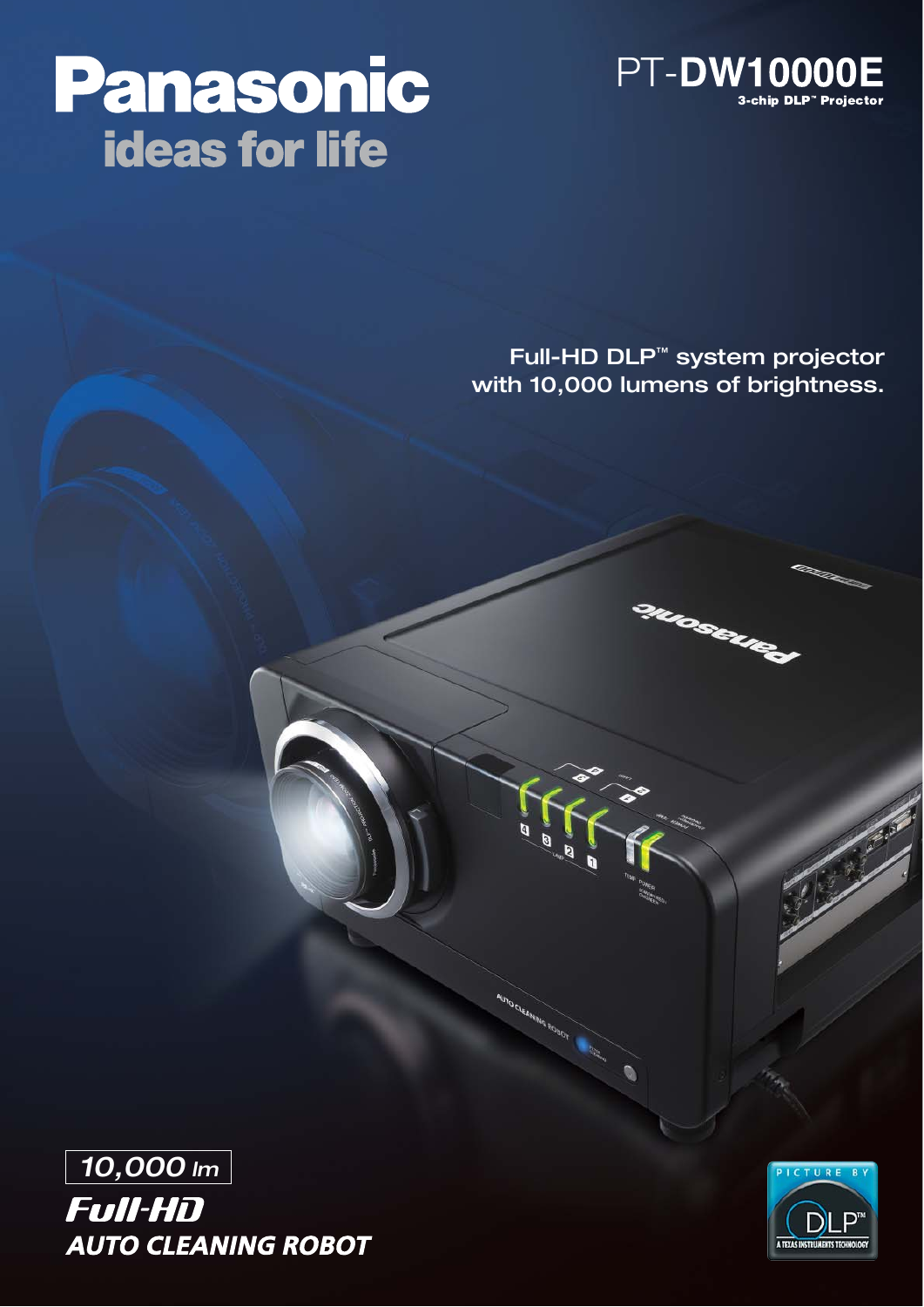

**Projection of wide 16:9, full-HD images in large spaces.**







Conference rooms Classrooms

### **Full high definition — 1,080 pixels x 1,920 pixels**

### **High brightness — 10,000-lumen**

## **High contrast ratio — 5,000:1**

### Clear, bright projection of detailed HD images

The PT-DW10000E is a full high-definition projector that can faithfully display HD content. High brightness is assured by a four lamp system that delivers 10,000 lumens, while dynamic iris technology achieves an outstanding 5,000:1 contrast ratio. Three-chip DLP™ technology provides excellent resistance to deterioration due to aging, making the DW10000E an extremely reliable system projector.



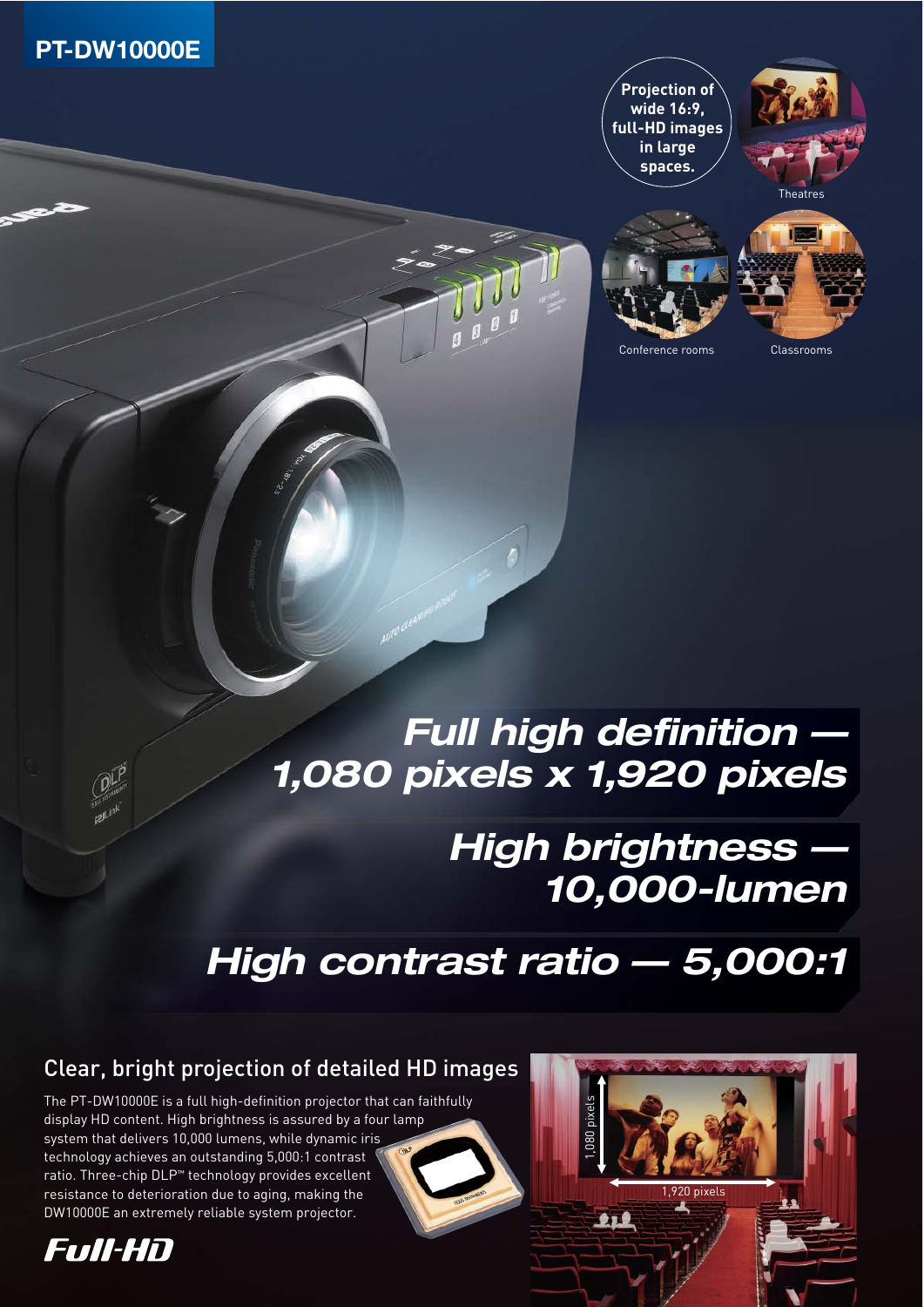## Panasonic's new technologies improve reliability and installation ease

### Minimal downtime, high efficiency, and a bright picture. MULTI-LAMP OPTICAL SYSTEM

With Panasonic's original four lamp system, the PT-DW10000E generates 10,000-lumen brightness. If one lamp burns out during operation, the remaining lamps provide plenty of light to continue projecting. A lamp relay mode is also included. Extended, continuous operation is possible by lamp mode selection.



#### Lamp replacement cycle and brightness guidelines

| Lamp mode   | Light output<br>(lumens) | Lamp replacement<br>cycle (hours) |  |  |  |
|-------------|--------------------------|-----------------------------------|--|--|--|
| Four lamps  | 10,000                   | 2,000                             |  |  |  |
| Three lamps | 7.500                    | 3,000                             |  |  |  |
| Two lamps   | 5.000                    | 4,000                             |  |  |  |
| One lamp    | 2.500                    | 8.000                             |  |  |  |
|             |                          |                                   |  |  |  |

**Panasonic Original**

\*The values above are maximum values when replacing all four lamps simultaneously. The hours may vary depending on the usage conditions. See the back page for details.

### Provides 2,000 hours of use without filter maintenance. AUTO CLEANING ROBOT (ACR)

The PT-DW10000E is the world's first\*1 projector with an automatic filter cleaning system. When you switch on the projector\*2 , the air filter operates and the brush of the auto cleaning "robot" removes dust from the filter. This prevents the clogging results in malfunctions and other problems.

#### **Micro cut filter**

A new filter in the air intake section traps dust particles that are 10 microns\*3 or larger. By capturing approximately 7 times as much dust as our previous filters, it guards against optical blocks and reduces the penetration of dust into to the interior to provide stable operation by, for example, preventing drops in brightness.





\*1 As of December, 2006. \*2 When using the timer, you cannot set the filter to be cleaned more than once every 24 hours. Cleaning occurs either when the system is switched on or when it is cooling down when the specified cleaning time comes. The timer can be set to any time between 00:00 and 23:50 in 10-minute increments. You can also manually clean the filter using the menu on the on-screen display. \*3 Individual lint particles and pollen the menu on the on-screen display. \*3 Individer examples of dust with a size of 10 microns.

#### Dramatically reduced the size, weight and volume. 1/2 CONCEPT

Panasonic's new liquid-cooling system made it possible to significantly downsize the PT-DW10000E, making it one of the most compact in its class. The size is 30% smaller than our previous model\*, and the weight and volume are 70% less than our previous model\*. The PT-DW10000E also offers flexible installation and is easy to operate.

\* PT-D9510/PT-D9610

|                      | PT-D9510/PT-D9610               | <b>PT-DW10000E</b>             |
|----------------------|---------------------------------|--------------------------------|
| Weight               | 100 kg                          | 32 kg                          |
| <b>Dimensions</b>    | W 753 mm x H 428 mm x D 1051 mm | W 578 mm x H 320 mm x D 643 mm |
| Volume               | $0.33 \text{ m}^3$              | $0.11 \text{ m}^3$             |
| Power<br>consumption | 2.200 W                         | 1.450 W                        |



**World's Smallest** 10,000-Lumen DLP<sup>™</sup> Projecto

As of December, 2006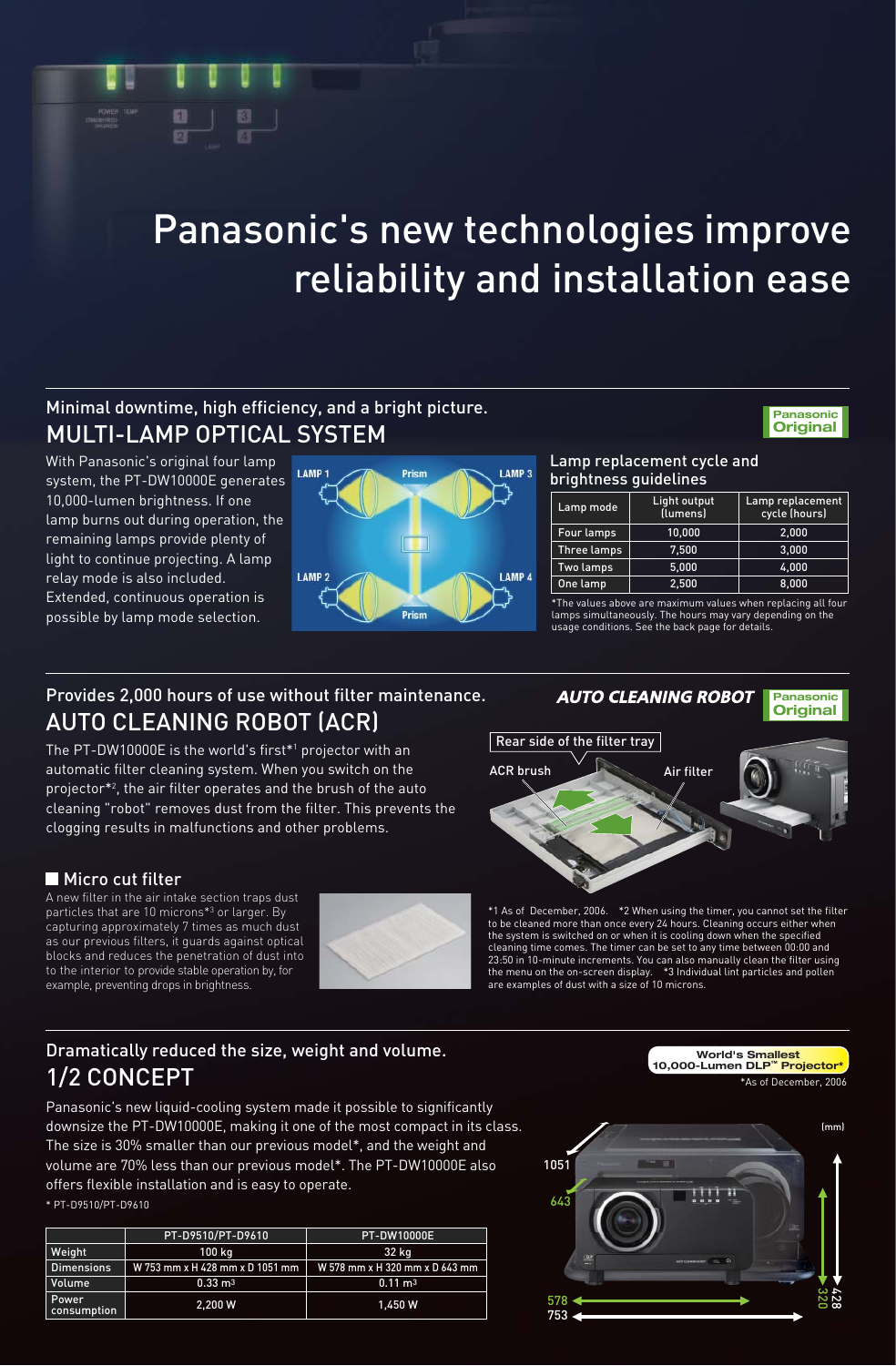### HIGH RELIABILITY

#### New cooling structure **Panasonic Original**

In order to further enhance the cooling efficiency, we completely revised the placement of various internal components and combined this with our popular cooling system to enable use in temperatures up to 45˚C. This allows use in a wider variety of environments, and keeps the operation more stable even in harsh conditions.

#### Liquid-cooling system **Panasonic Original**

Panasonic's original liquid-cooling system directly cools the DLP™ chips, which extends the PT-DW10000E's performance and attains a high level of reliability.



#### Web browser control/ monitoring and e-mail message alert

Anybody can operate the PT-DW10000E by remote control or monitor its status over a LAN network, because it is all done using the computer's familiar web browser. Furthermore, the PT-DW10000E sends an email message to notify the operator when an error has

occurred, or a lamp needs to be replaced.



#### $PII$  ink PT-DW10000E Company A Company B  $projection$ projecto Company C controller LAN PCPC PC PC

The LAN terminals support PJLink™ class 1 connection. Control with the same specifications is also possible when used in a multi-projector system with projectors of another brand.

#### Lamp LED indicator and self-diagnosis function

The projector body is equipped with a temperature alarm LED and a burnt-lamp alarm LED (for lamps 1 to 4). In previous models, the LED indicator was visible only



from the front. In the PT-DW10000E the LED is visible from both front and top, so you can see it easily even if the unit is hung from the ceiling. Information on the location of the error is also given in the on-screen display. A self-diagnosis function is also provided. Error codes displayed on the 3-digit, 7 segment LED on the side of the projector tell the operator where the problem is.

## HIGH IMAGE QUALITY/FLEXIBLE INSTALLATION

#### Dynamic iris

**Panasonic Original**

Incorporating exclusive Panasonic technology, the dynamic iris opens and closes with exceptional speed and precision as the input signal changes, resulting in accurate, real-time control of the light striking the DLP™ chips. The dynamic iris is positioned immediately after the light synthesiser and before the integrator, so it has minimal adverse effect on the overall light uniformity across the screen.



\*Images are simulated.

#### Full 10-bit picture processing

The use of a full 10-bit image processing system provides smooth tonal expression. For example, skin tones appear natural and true to life.

#### 3D colour management system

Compensation provides optimal levels of colour saturation, hue, and brightness that were not possible with conventional projectors. Colours approach those of the original image, even on large-screen displays.



\*Images are simulated.

#### Progressive cinema scan (3/2 pulldown)

This interlace/progressive conversion technology automatically detects when the input signal is derived from filmed material and selects the optimum progressive processing method to assure faithful reproduction of the original image.

#### Dynamic sharpness control

The dynamic sharpness control circuit adjusts the video signal waveforms based on the difference in brightness of adjacent pixels for a sharp, clear picture that is relatively unaffected by signal noise.

#### Horizontal/Vertical lens shift

A wide adjustment range for the horizontal/ vertical lens shift assures virtually distortion-free images and adds convenience and versatility. Fine adjustment is made within ±50 % from center in the vertical direction and within ±30 % from center in the horizontal direction. (Horizontal: powered, Vertical: powered)

\*For the ET-D75LE6, the adjustment is within ±50 % in the vertical direction and ±15 % in the horizontal direction.

#### Optional lenses for various venues

Seven optional lenses with different throw distances are available. These powered zoom/focus lenses enable the projector to perform superbly in an array of projection

environments. The lens cover opens in both front and top directions making it easier to install the lens by viewing the mark on the top of the lens.

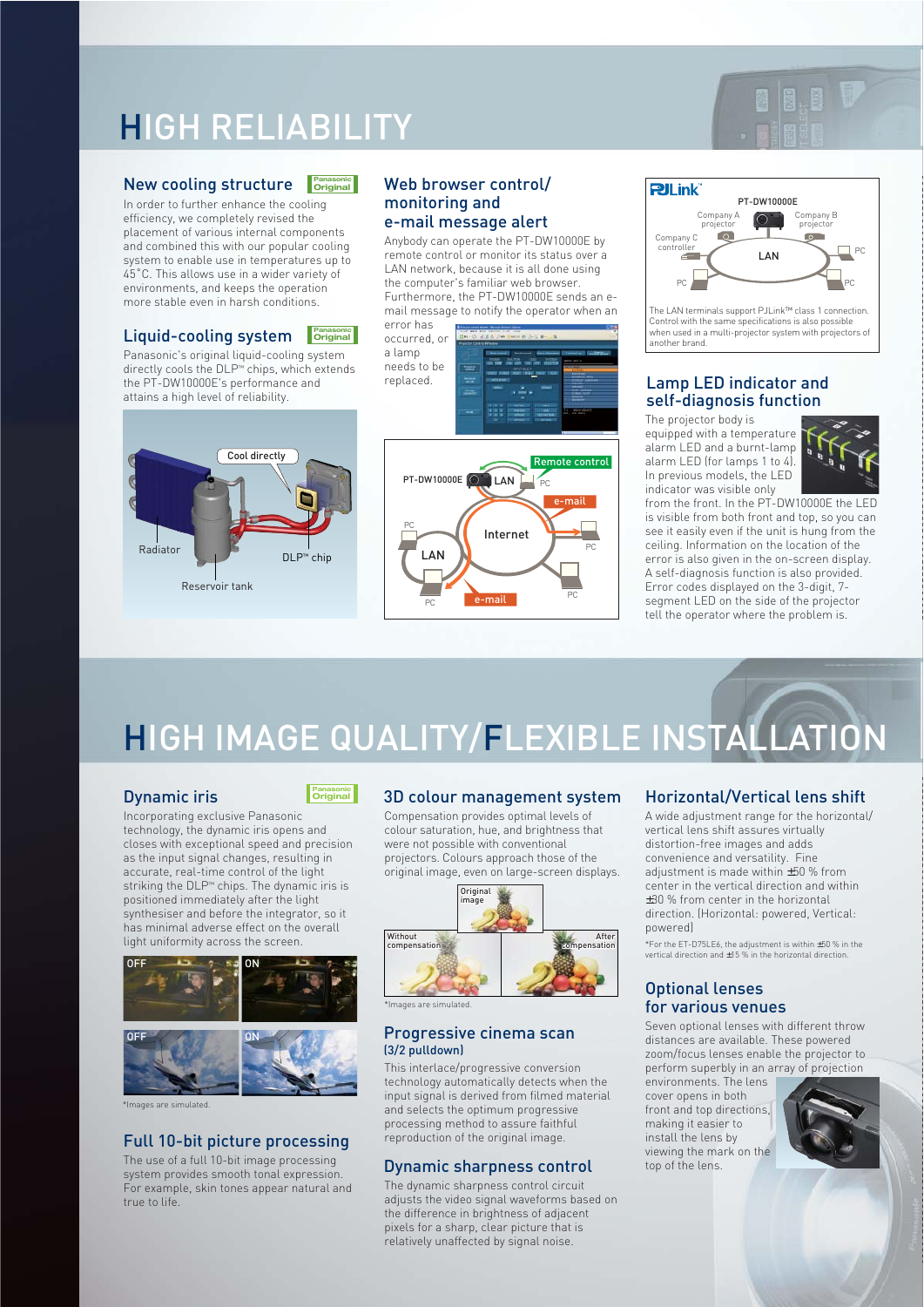### MULTIPLE SYSTEM APPLIANCE

#### Built-in multi-screen support system



\*When edge blending and colour matching are set, the brightness and colour balance at the boundaries where screens are joi may lack uniformity due to differences in the uniformity of the screen gain directivity, the brightness of each lamp mode, etc.

#### Multiple terminals including DVI-D and LAN slots

The PT-DW10000E comes equipped with DVI-D and LAN (PJ-Link™) slots. It also features an array of terminals, including two RGB inputs, a 5-BNC connector and Dsub HD 15-pin, serial in/out, S-video input, two remote inputs, and one remote out. In addition to offering DVI-D control, the PT-DW10000E is HDCP\*-compliant and thus meets a broad range of projection needs. \*High-Bandwidth Digital Content Protection



#### Multi-screen processor

The PT-DW10000E can project large, multi-screen images without any additional equipment. Up to 100 units (10 x 10) can be edge-blended at a time.

**Control of the Angles** and Control of

**Le compo de cat** 

#### Colour matching

When several units are used together, this function corrects for slight variations in the colour reproduction range of individual projectors. The PC software assures easy, accurate control. Independent, 7-axis adjustment (red, green, blue, yellow, magenta, cyan, white) ensures high precision and minimises colour variations.

#### Edge blending

The edges of adjacent screens can be blended and their luminance controlled. For example, the adjoining edges in a 2x2 multi-screen system can be blended to create a smooth, seamless image.

#### Other features

•Mechanical lens shutter •Picture in picture (main/sub input source combinations possible only when using computer and video) •Anti-theft features with chain opening •ID assignment for up to 64 units •Coordinated groups •Digital vertical keystone correction •Built-in test pattern •Selectable 9-language on-screen menu (English, German, French, Spanish, Italian, Russian, Japanese, Chinese, Korean)

### UNIVERSAL DESIGN

#### Easy lamp replacement

You can remove the back cover by removing a single screw. This makes it easy to replace a lamp, even if the projector is suspended from

the ceiling or tucked in a hard-to-reach space.



#### Grooved for easy handling

Grooves on all four sides of the projector's bottom let you get a firm, comfortable grip on the unit and move it safely.

#### **Optional accessories**

#### Blind touch operation key/ New remote control

The keys have pits and projections that let you operate the projector by blind

touch. A light can also be turned on 888

to illuminate the control panel, for easy operation in a darkened room. The wireless operation range has been extended to 30 m, giving you control from a greater distance. Thanks to the backlight, you can check all the keys on the remote control even in the dark.

The lens can also be adjusted using the lens adjustment direct key that was newly added to the remote control.

#### Ecological-conscious design

Panasonic works from every angle to minimise

environmental impact in the product design, production and delivery processes, and in the performance of the product during its life cycle. The PT-DW10000E reflects the following ecological considerations.

- •Lead-free solder is used to mount components to the printed
- 
- circuit boards.<br>
•The non-coated cabinet enables easy recycling.<br>
•Lamp power switching further reduces power consumption.<br>
•Auto Power Save activates standby mode when no signal is input.<br>
•The packing case and operating
	-

Lens Input signal board\* Frame Carrying handle Zoom lens Fixed focus lens SD-SDI Input signal board **ET-PFD100 ET-HAD100 ET-D75LE6** (0.9 - 1.1:1) **ET-D75LE5** (0.7:1) **ET-MD77SD1 ET-D75LE1** (1.4 - 1.8:1) ä  $\mathbf{G}^{\bullet}$  $\omega$ □ **ET-D75LE2** (1.8 - 2.8:1) **ET-D75LE3** (2.8 - 4.6:1) Ceiling mount bracket **ET-D75LE4** (4.6 - 7.4:1) HD/SD Input signal board High-ceiling mount bracket Low-ceiling mount bracket **ET-D75LE8** (7.3 - 13.8:1) **ET-MD77SD3 ET-D75LE1 ET-PKD100H ET-PKD100S** ö **GP**  $\omega$ □ Lamp Replacement lamp unit DVI-D Input signal board **ET-LAD10000 ET-MD77DV ET-LAD10000F** (four pack) ä ⊓  $q = p$ 

**ET-LAD10000**

#### \*The LAN terminal on each board, when mounted, cannot be used because the LAN terminal on the main unit has priority.